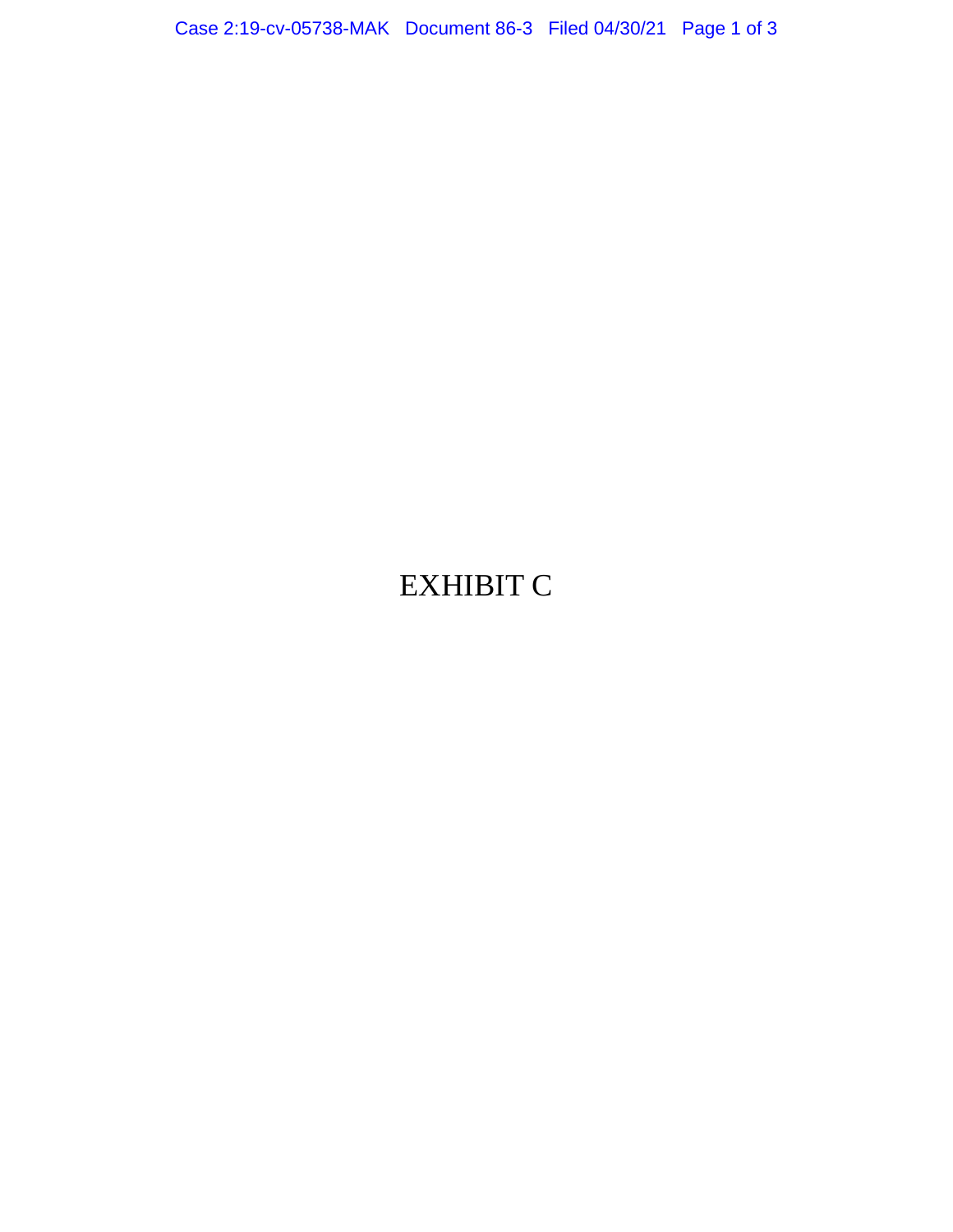Louis J. Capozzi, Jr., Esquire\* Daniel K. Natirboff, Esquire Donald R. Reavey, Esquire Craig I. Adler, Esquire\*\* Andrew R. Eisemann, Esquire\*\*\* Glenn A. Parno, Esquire\*\* Bruce G. Baron, Esquire Brandon S. Williams, Esquire Nicholas J. Luciano, Esquire Joseph J. Gentile, Esquire\*\*\*\* Garrett H. Rothman, Esquire, of Counsel Donna M. Desfor, Esquire, of Counsel Timothy T. Ziegler, Sr. Reimb. Analyst Karen L. Fisher, Paralegal Linda Gussler, Paralegal Kelly A. Galski, Paralegal \*(Licensed in PA, NJ and MD) \*\*(Licensed in PA and NJ) \*\*\*(Licensed in PA and NY) \*\*\*\*(Licensed in PA, NJ and CA) DocuSign Envelope ID: 42E5F154-0B695040-0B57-381F6fRIA<sup>94</sup>Document 86-3 Filed 04/30/21 Page 2 of 3



**Primary Office:**

2933 North Front Street Harrisburg, PA 17110 Telephone: (717) 233-4101 Facsimile: (717) 233-4103 www.capozziadler.com

**Mid-Penn Abstract Company** 355 N. 21st Street, Suite 205 Camp Hill, PA 17011 Telephone: (717) 234-3289 Facsimile: (717) 234-1670

October 25, 2019

## **VIA EMAIL**

Shane Perrilloux shanep99@att.net

## *Re: Retention Agreement*

Dear Shane:

I am writing to set out the terms of the retainer agreement through which we will investigate and potentially prosecute the matter involving your rights under the Employee Retirement Income Security Act as it applies to the management of your 401k retirement savings plan operated by Teva Pharmaceutical Industries. By signing this letter-agreement, you will have retained the law firm of Capozzi Adler, P.C. as well as such attorneys as may work with us to represent you in the aforementioned matter, including but not limited to S&G, Esq. Legal Marketing, LLC (doing business as "The Law Firm of S&G"). Should we ultimately decide to file suit, our plan is to pursue it on behalf of you and all others similarly situated.

If we do file suit on behalf of you and a class of consumers, we will represent you on a contingent basis. Should we achieve a recovery, settlement, and/or judgment on behalf, or for the benefit, of the class, we will petition the court for an award of attorneys' fees and expenses. Although the court will determine what to award, you agree that a fair award of attorneys' fees from a fund recovered for the class would be forty percent of the total recovery plus reimbursement of all costs and expenses.

Alternatively, if we achieve a recovery, settlement, and/or judgment on behalf of the class, but the court uses the lodestar method of awarding fees (number of hours worked times a multiplier), you agree that a fair award of fees would be a lodestar based on our then-current hourly rates with a multiplier of at least three, plus the reimbursement of all our costs and expenses (the "Enhanced Lodestar").

You understand and agree that we may associate with other attorneys to represent you in this matter and that we may share a percentage of any attorneys' fees awarded and/or costs and expenses reimbursed with such attorneys. Specifically, any attorneys' fees awarded in this this matter will be shared with S&G, Esq. Legal Marketing, LLC.